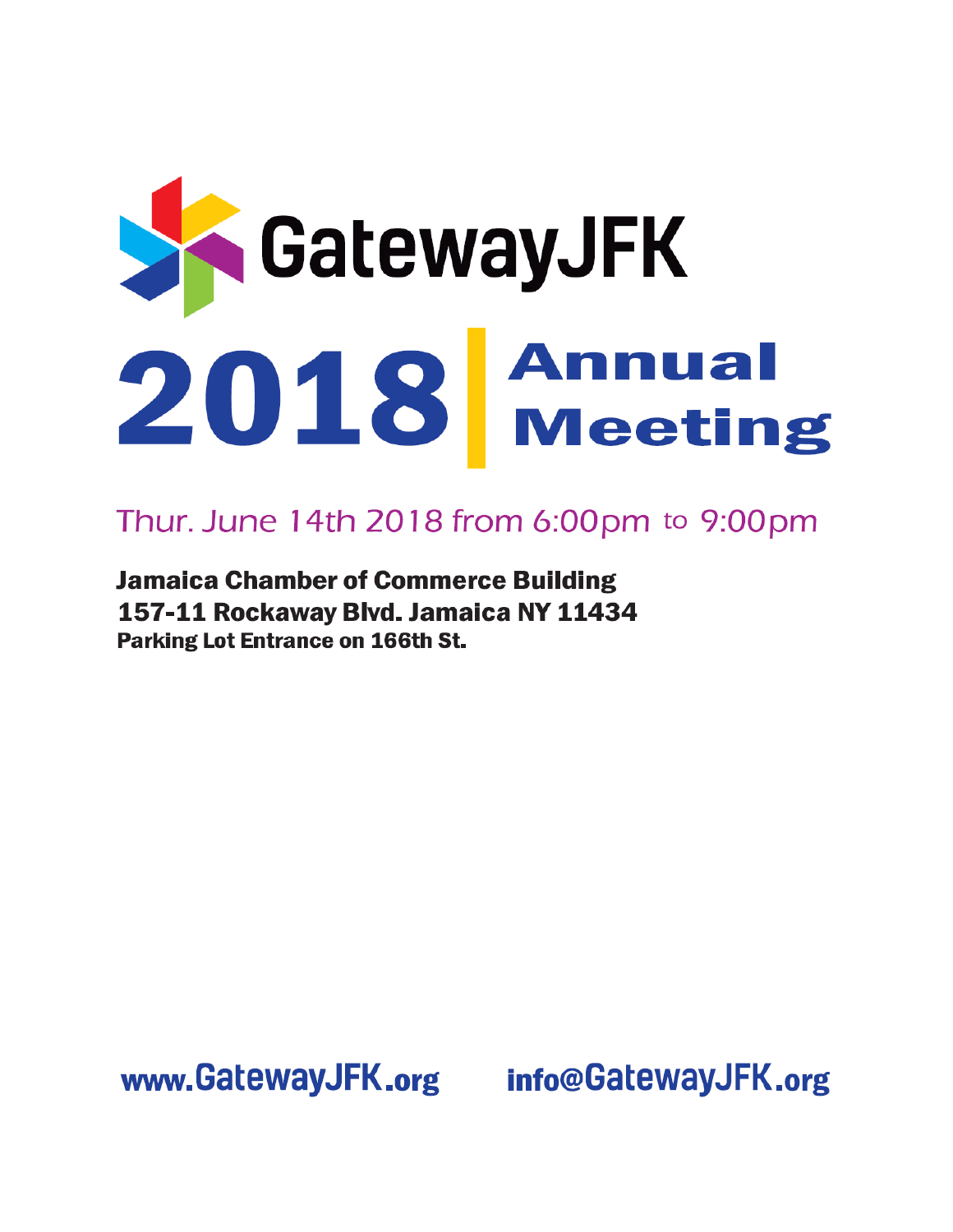## *Welcome to GatewayJFK!*

New York's newest arrival.



GatewayJFK (formerly known as the JFK IBID) is where logistics and cargo, hotel, food service, retail, other industries, and a lively community, call home. We are a Business Improvement District in Southeast Queens that is home to over 600 businesses and 150 single family households.

GatewayJFK is a complex assembly of private properties containing customs brokers, freight forwarders, messenger and logistical services, trucking and maintenance companies and many others that employ almost 8,000 workers and occupy approximately 4.1 million square feet in a broad range of industrial and commercial buildings on and near Rockaway Boulevard.

GatewayJFK is the voice of the off airport community. We provide effective advocacy in coordination with government agencies.

GatewayJFK is a resource for the off airport community. We coordinate with government agencies and provide District-wide supplemental services to make sure that our community stays safe, clean and on the map.

GatewayJFK is a proactive public-private partnership.

Our mission is to create a space in New York where the air cargo businesses can expand, thrive and be a good neighbor.

We are a dynamic and vibrant community, that's why we like to say GatewayJFK is off airport and on the move.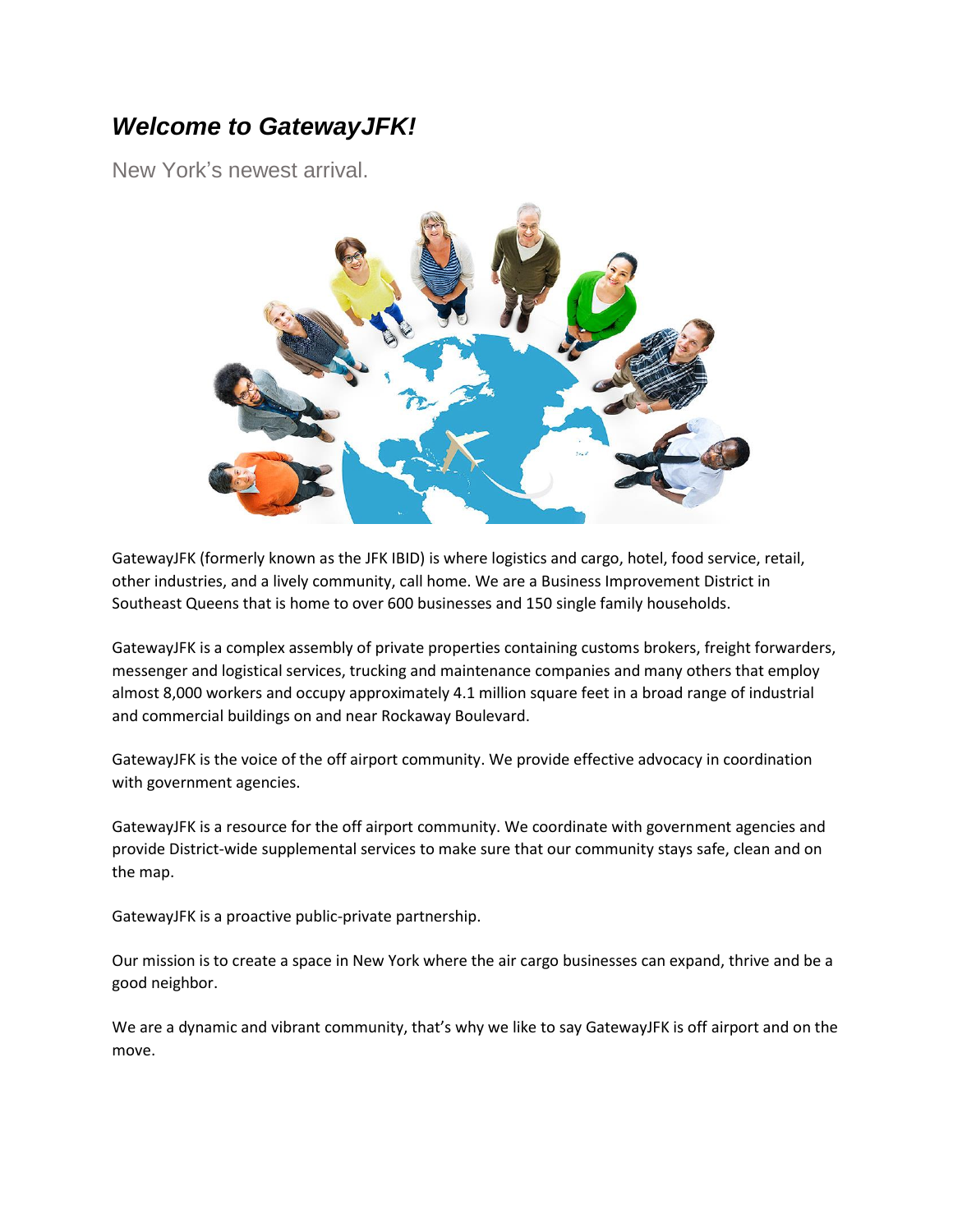## *Table of Contents:*

## *Why GatewayJFK?*

You may have noticed that we've rebranded. We chose the name GatewayJFK in the September of 2017 because we felt that the entire neighborhood needed a strong identity. We understand that the area is a vital piece of the local economy, but that the people who work and live in the area don't really have a name that to associate with it. Our original name "The Greater JFK Industrial Business Improvement District": was long, technical, and didn't embody a sense of place. The name GatewayJFK has the ability to be a neighborhood, a business district and a brand. Our long-term plans revolve around Placemaking and as we become more and more successful GatewayJFK will become the place that the airport community, the business community, the political community, and the residents of Southeast Queens all know as our dynamic off-airport commercial corridor.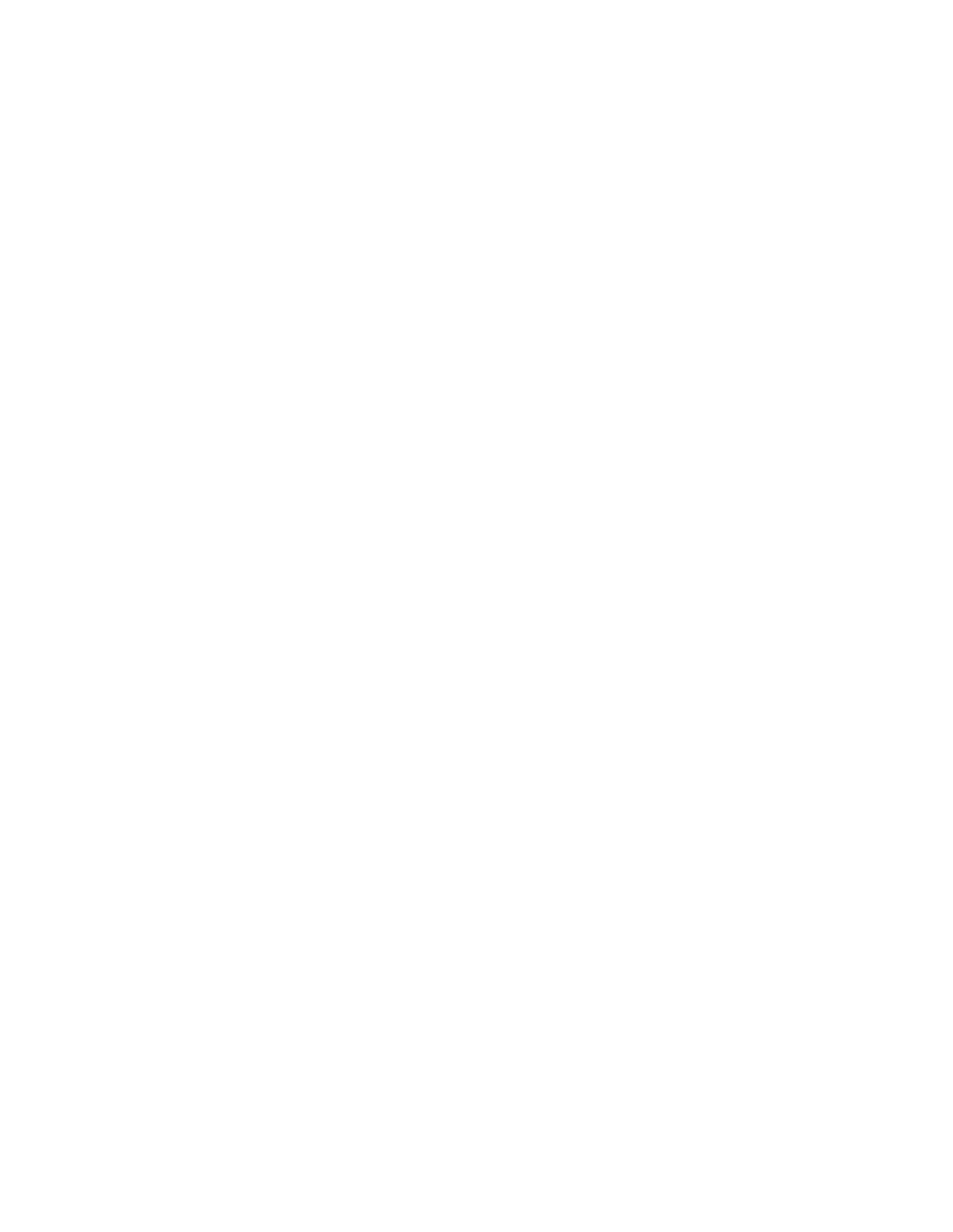

## **Gateway JFK Annual Meeting**

### **Thursday, June 14, 2018 at 6:00 pm Jamaica Chamber of Commerce 157-11 Rockaway Blvd. Jamaica NY 11434**

## **Agenda**

- 6:00 PM Registration/Dinner
- 6:30 PM Welcoming Remarks & Introduction of Executive Committee Frank Liggio, Board President
- 6:40 PM Introduction of Special Guests and Elected Officials Kim Lawton, Vice Chair
- 7:00 PM Voting Scott Grimm-Lyon, Executive Director
- 7:15 PM Highlights of Fiscal Year 2018, Budget & and Plans for FY19 Scott Grimm-Lyon, Executive Director
- 7:25 PM Question and Answer
- 7:45 PM Adjournment of Meeting
- 9:30 PM Party Ends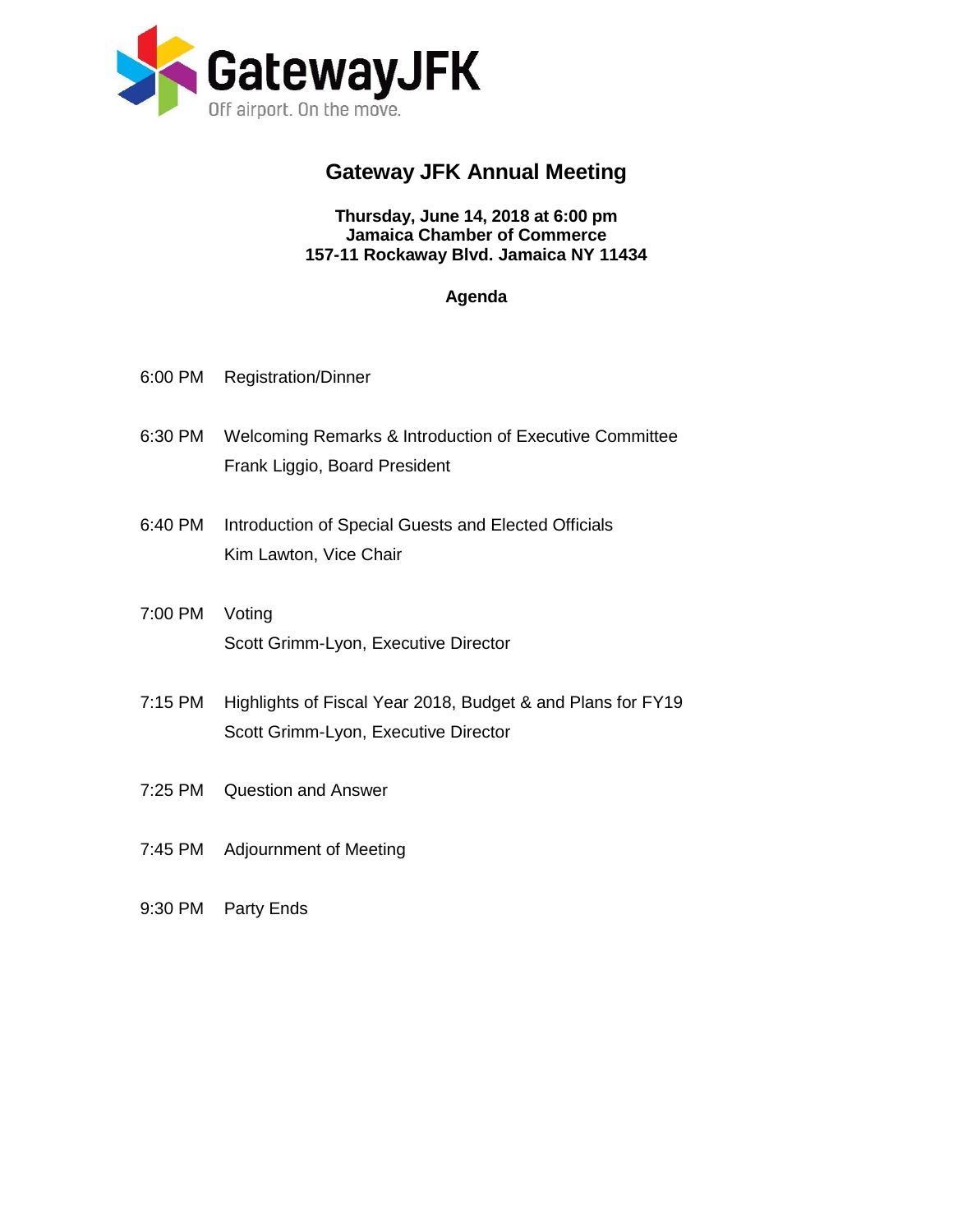## *Interim Board of Directors*

Thank you to our Interim Board of Directors who served during Fiscal Year 2018.

### **Class A1 – Commercial Property Owners**

| Deborah Cox      | M. Parisi Construction                       |
|------------------|----------------------------------------------|
| Julie Jamgochian | Sel's Swift Service, Inc. / MJA Equities LLC |
| Joseph Lagano    | Avison Young-Rep. for Terreno Airgate        |
| Robert Lease     | Avison Young-Rep. for Realty Associates      |
| Peter Levine     | Mileson Corp                                 |
| Frank Liggio     | Cushman Wakefield RREEF                      |
| Brian Pinnola    | NAI Long Island                              |
| Michael Sullivan | Edward J. Minskoff Equities                  |
|                  |                                              |

### **Class A2 – Residential Property Owners**

Sadiqa Codrington Carolyn Ellis Stokely Gordon Veronica Hicks Kim Lawton Louise Torbert Judith White-Foster

### **Class B – Commercial Tenants**

| Reid Berch        | Avison Young-Tenant Rep. for Airgate |
|-------------------|--------------------------------------|
| R.S. Hall         | <b>RS ConsultworX</b>                |
| Miki Miles-Sidman | Borenstein Caterers Inc.             |
| Sadiah Mohammed   | Ocean Air Logistics                  |
| Thomas Phelan     | JFK Long Term Parking/Airpark JFK    |

### **Class C – Residential Tenants**

Karen Mauney

### **Class D – Public Officials/Ex-Officio**

| Shurn Anderson | Queens Borough President Office              |
|----------------|----------------------------------------------|
| Devaney Brown  | Councilmember District 31 - Donavan Richards |
| William Giron  | NYC Comptroller Scott Stringer               |
| LeMel Lindsey  | NYC Small Business Services (Mayor's Office) |

### **Class E – Community Board & Others (Non-voting)**

| Tanagra Bledman       | NYS Senator James Sanders Jr                 |
|-----------------------|----------------------------------------------|
| Anthony D'Agostino    | <b>GAD Reality Corp</b>                      |
| Joyce Denny           | United Neighbors Civic Association           |
| <b>Yvette Dudley</b>  | United Neighbors Civic Association           |
| <b>Stacey Gilbert</b> | <b>PANYNJ -Community Relations</b>           |
| David Hopkins         | NYC EDC - Aviation                           |
| Dean Mancuso          | PANYNJ -Properties & Commercial Dev          |
| Mark Mc Millan        | Queens Community Board 13 - District Manager |
| William McDonald      | United Neighbors Civic Association           |
| Yvonne Reddick        | Queens Community Board 12 - District Manager |
| Jihan Rose            | Councilmember District 28 - Ruben Wills      |

*Special thanks to Barbara J. Cohen, BID Consultant, who assisted us in the formation of GatewayJFK.*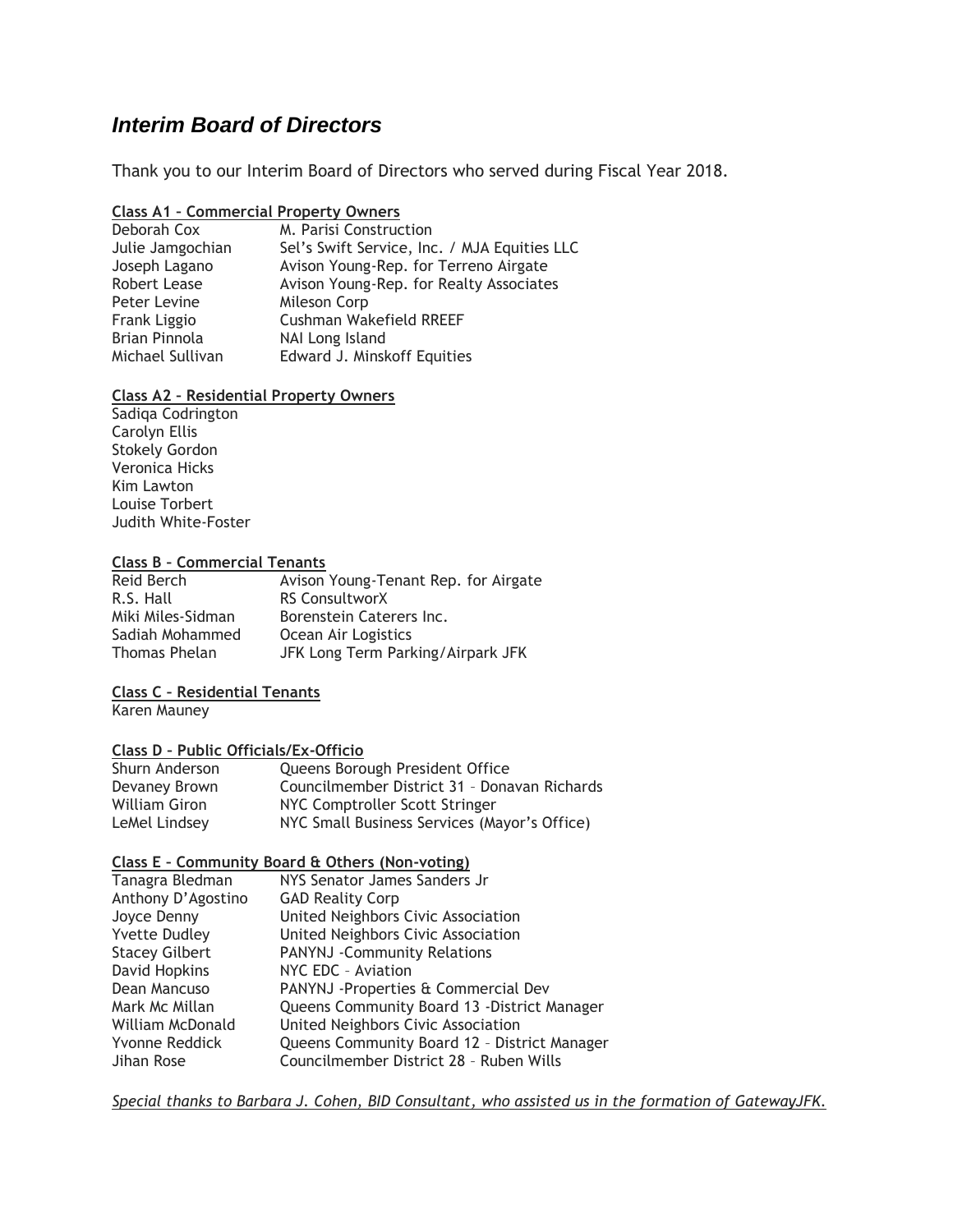## *Highlights of Fiscal Year 2018:*

Fiscal Year 2018 was the first year of operations for GatewayJFK. It is the culmination of a process that started in 2013. With guidance and oversight of the NYC Dept. of Small Business Services and with support from NYC Economic Development Corporation the area participated in 3 years of Stakeholder engagement that led to the creation of the BID by order of the New York City Council in 2016. Getting the organization created was an accomplishment in and of itself, as we are a unique BID that engages all members of our community and is inclusive of a diverse group of stakeholders who are all committed to improving the area.

Over the last year GatewayJFK went through a successful rebranding effort, it completed all of the paperwork to Corporate Entity, created a set of By-Laws and became a 501 (c) (3) tax exempt organization. In the Fall of 2017 GatewayJFK undertook a search process to find an Executive Director. In January 2018 GatewayJFK hired Scott Grimm-Lyon, AICP to serve as its first Executive Director.

Since Scott has been hired GatewayJFK has worked to become a resource for the people who live, work, and operate a business in the community. We've coordinated with government agencies and are working to provide District-wide supplemental services to make sure that our community stays safe, clean and on the map.



In March, GatewayJFK received two grants with assistance from the NYC Dept. of Small Business Services. A grant for organizational development from the Support Center for Nonprofit Management, has provided 35 hours of free consultation work from professionals who specialize in the finance and governance of nonprofits. A grant from the Lawyers Alliance has provided for free legal services related to the development of the By-Laws for the organization and will allow GatewayJFK to receive additional pro-bono legal counsel in the future.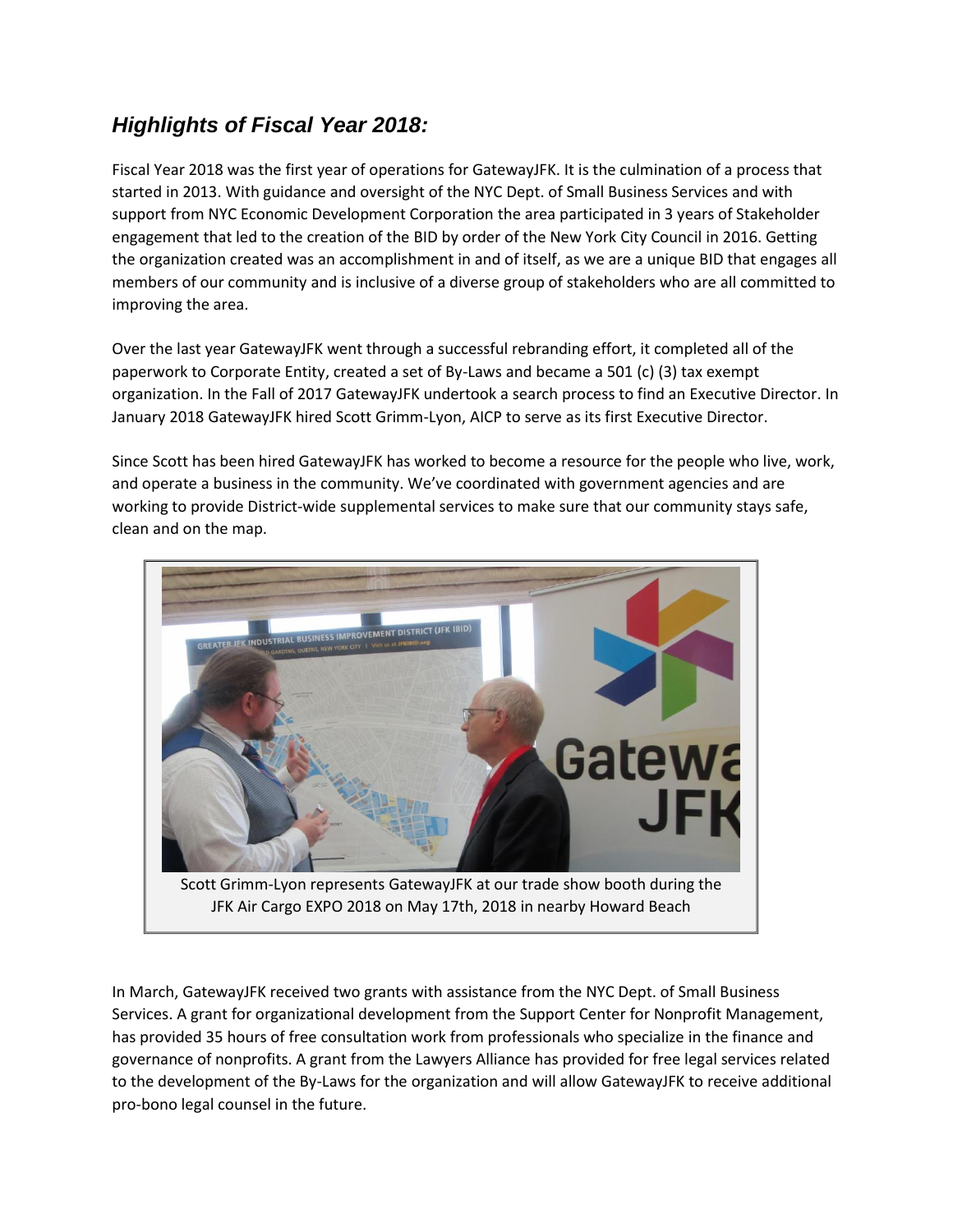This Year GatewayJFK developed a Quality of Life tool to help our members report issues like flooding, downed telephone poles, abandoned vehicles, and illegal dumping. The tool is a webform that helps GatewayJFK track the problems in our community and improve response times from government agencies. We help our members by navigating government relationships and spending our staff time to solve problems that they may not have time to deal with. You can find the form at gatewayjfk.org

## *Plans for Fiscal Year 2019:*

Recently GatewayJFK announced that it is seeking proposals for a sanitation and maintenance contract and additional proposals to develop a transportation plan for the district.

A maintenance firm will be contracted to provide private maintenance services and monthly written activity reports in the area. Services will be rendered monthly to remove litter and debris along streets and in other accessible areas as requested by GatewayJFK.

A transportation planning firm will be contracted to develop a comprehensive transportation plan aimed at improving mobility, mitigating traffic congestion, improving safety for pedestrians and vehicular traffic, seeking solutions to truck circulation and overnight parking, enhancement of employee and residential parking, as well as way-finding signage, lighting and other elements to support solutions to the area's current and future transportation and related issues.

Short term goals for the district include implementing a strategy for branding and providing supplemental sanitation for the area. The first steps will be putting up some signs to define the district and hiring a cleaning crew to tackle the problem of illegal dumping in the area. These two goals work hand in hand, so we can show our members that GatewayJFK is a place that's on the map, and that it is also a place that is cared for.

## *About our Executive Director*

In January 2018 Scott Grimm-Lyon AICP, was hired as the new Executive Director of [GatewayJFK.](http://r20.rs6.net/tn.jsp?f=001935QzDmFFdejK7SNBxeREHHPEaO9DrmFLRb2HyKreMarKalwkn-GMQsPZuNy-oeBZebKI9q547EPm6DrgKfVqvEIvlp9JUeXMuNiMyLQqXziT5IHtcZEnx9rS0OnuKNhr_nYBvs35C0FWR1D5f6Bqw==&c=4kMeBxm6-8VSdTWExCybtuadHoo26vvAtcOVIK7SfPaF9zjz_-p6fQ==&ch=GCWpa_8QUSlqnZ5-T422ifw9bmBUcHI61ev5azp5l-unS_uo6rLtqQ==) Scott has a background in BID management, urban planning and community organizing.

Scott has worked with the Flatbush Ave BID, the Church Ave BID, The Center for Collaborative Change, Sustainable Long Island and as a private consultant. Scott has an MS in City and Regional Planning from Pratt Institute, is a graduate of Coro's Neighborhood Leadership program and serves on the executive committee of the American Planning Association's New York Metro Chapter.

BID members are encouraged to meet with the new Executive Director, Scott can be reached at **[Scott@GatewayJFK.org.](mailto:Scott@GatewayJFK.org)**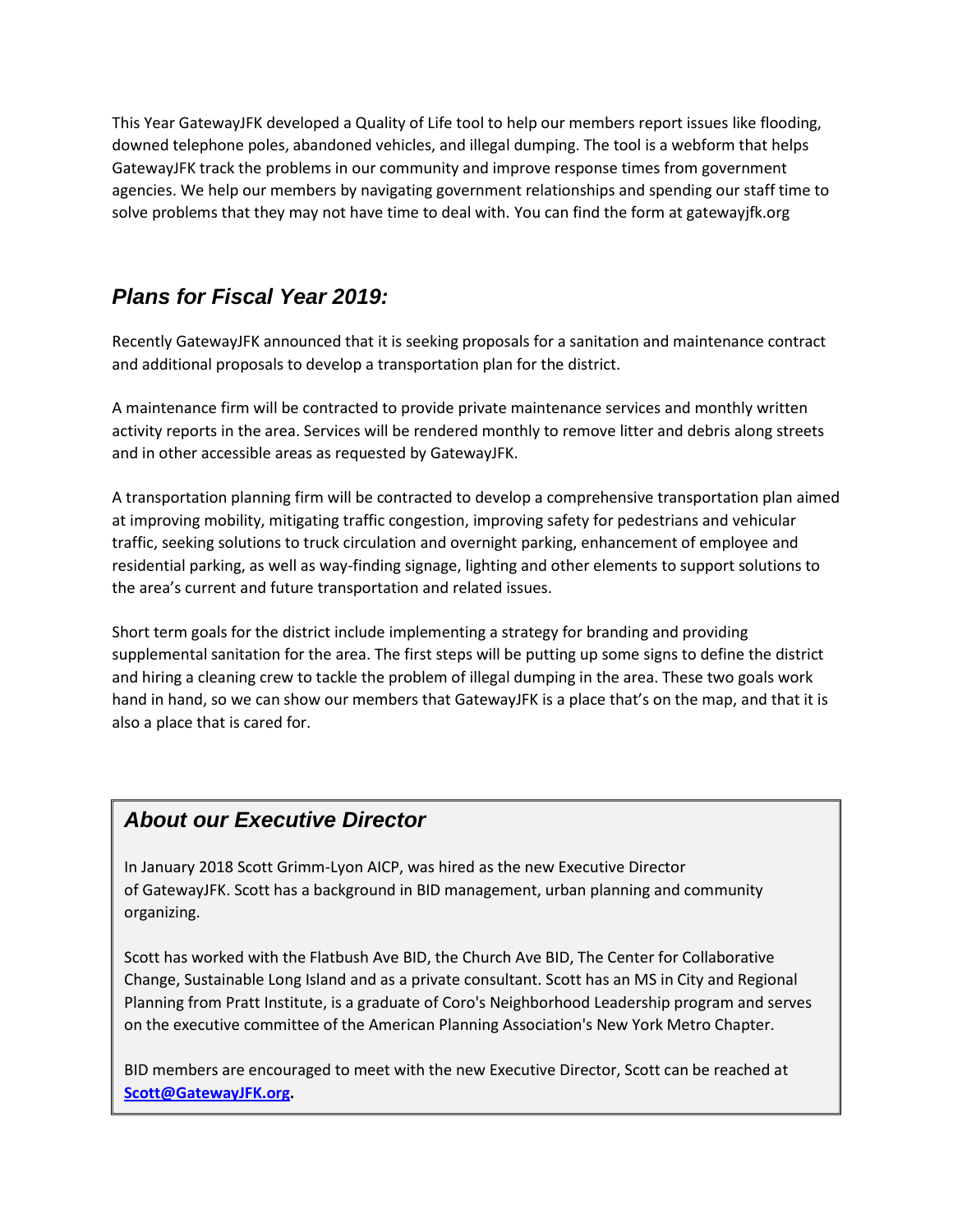

| Annual Projected Budget - Approved by the Board of Directors 5/15/18 |                       |                       |                   |  |  |
|----------------------------------------------------------------------|-----------------------|-----------------------|-------------------|--|--|
|                                                                      | FY18 Budget           | <b>FY18 Expected</b>  |                   |  |  |
|                                                                      | (July 2017 - June     | Spending (July 2017 - | FY19 Budget (July |  |  |
|                                                                      | 2018)                 | <b>June 2018)</b>     | 2018 - June 2019) |  |  |
| <b>Sources of Funds</b>                                              |                       |                       |                   |  |  |
|                                                                      |                       |                       |                   |  |  |
| Remaining Balance from FY2018                                        |                       |                       | \$<br>345,000.00  |  |  |
|                                                                      |                       |                       |                   |  |  |
| Annual Property BID Assessments (Max-Fixed)                          | \$500,000             | \$500,000             | \$500,000         |  |  |
| Banner Program Income (pilot)                                        |                       |                       | \$75,000          |  |  |
| Grants, Sponsorships & Other Income                                  |                       |                       |                   |  |  |
| <b>Total Sources of Funds</b>                                        | \$500.000             | \$500,000             | \$920,000         |  |  |
|                                                                      |                       |                       |                   |  |  |
| <b>Uses of Funds</b>                                                 |                       |                       |                   |  |  |
| <b>District-wide Services &amp; Improvements</b>                     |                       |                       |                   |  |  |
| <b>General District Marketing</b>                                    | \$40,000              | \$750                 | \$10,000          |  |  |
|                                                                      | \$0                   |                       | \$25,000          |  |  |
| Signage                                                              |                       |                       |                   |  |  |
| <b>Banner Program</b>                                                | \$0                   |                       | \$20,000          |  |  |
| <b>Workforce Development</b>                                         | \$25,000              |                       | \$0               |  |  |
| Public Safety & Security                                             | \$35,000              |                       | \$20,000          |  |  |
| <b>Technical Services/Planning Studies /Mapping</b>                  | \$75,000              |                       | \$65,000          |  |  |
| <b>Shuttle Service</b>                                               | \$0                   |                       | \$50,000          |  |  |
| <b>Capital Improvement Projects</b>                                  | \$15,000              |                       | \$10,000          |  |  |
| Landscaping                                                          |                       |                       | \$15,000          |  |  |
| District Member Outreach   Annual Meeting                            | \$0                   | \$4,000               | \$25,000          |  |  |
| Comm. Outreach   Comm. Advisory Council                              | $\overline{30}$       |                       | \$5,000           |  |  |
| Sanitation Services - Where Needed                                   | \$30,000              |                       | \$40,000          |  |  |
| Subtotal - District-wide Services & Improvements                     | $\overline{$}220,000$ |                       | \$285,000         |  |  |
| Advocacy, General & Administration (G&A)                             |                       |                       |                   |  |  |
| Salaries (Exec. Dir.)                                                | \$70,000              | \$40,000              | \$70,000          |  |  |
| Salaries (Admin Asst.)                                               | \$0                   |                       | \$30,000          |  |  |
| Payroll Benefits*                                                    | \$23,100              | \$13,200              | \$33,000          |  |  |
| Project Manager/Independent Contractor-Special Projects              | \$60,000              | \$2,000               | \$5,000           |  |  |
| Intern/Project Assistance                                            | \$0                   | \$300                 | \$5,000           |  |  |
| Office Expenses: Insurance                                           | \$3,500               | \$2,750               | \$3,500           |  |  |
| Office Expenses: Rent                                                | \$12,300              | \$9,000               | \$9,600           |  |  |
| Office Expenses: Supplies & Equip                                    | \$12,000              | \$7,000               | \$4,000           |  |  |
| Office Expenses: Communications                                      | \$1,200               | \$500                 | \$1,200           |  |  |
| Professional Fees (Acctg)                                            | \$1,500               |                       | \$2,000           |  |  |
| Dues & Subscriptions (Data   Mapping)                                | \$0                   |                       | \$2,000           |  |  |
| Dues & Subscriptions (Software/IT/Website/Social Media)              | \$0                   | \$500                 | \$5,000           |  |  |
|                                                                      |                       |                       |                   |  |  |
| Reimbursemnts for BID Planning Phase II and III                      |                       | \$75,000              | \$0               |  |  |
|                                                                      |                       |                       |                   |  |  |
| Subtotal - G&A                                                       | \$183,600             | \$155,000             | \$170,300         |  |  |
| <b>Total Uses of Funds</b>                                           | \$403,600             |                       | \$455,300         |  |  |
|                                                                      |                       |                       |                   |  |  |
| <b>Expected Bank Balance July 2018</b>                               |                       |                       | \$345,000         |  |  |
| <b>Expected Income FY18</b>                                          |                       |                       | \$575,000         |  |  |
| <b>Expected Spending FY19</b>                                        |                       |                       | \$455,300         |  |  |
|                                                                      |                       |                       |                   |  |  |
| <b>Expected Bank Balance June 2019</b>                               |                       |                       | \$464,700         |  |  |

٦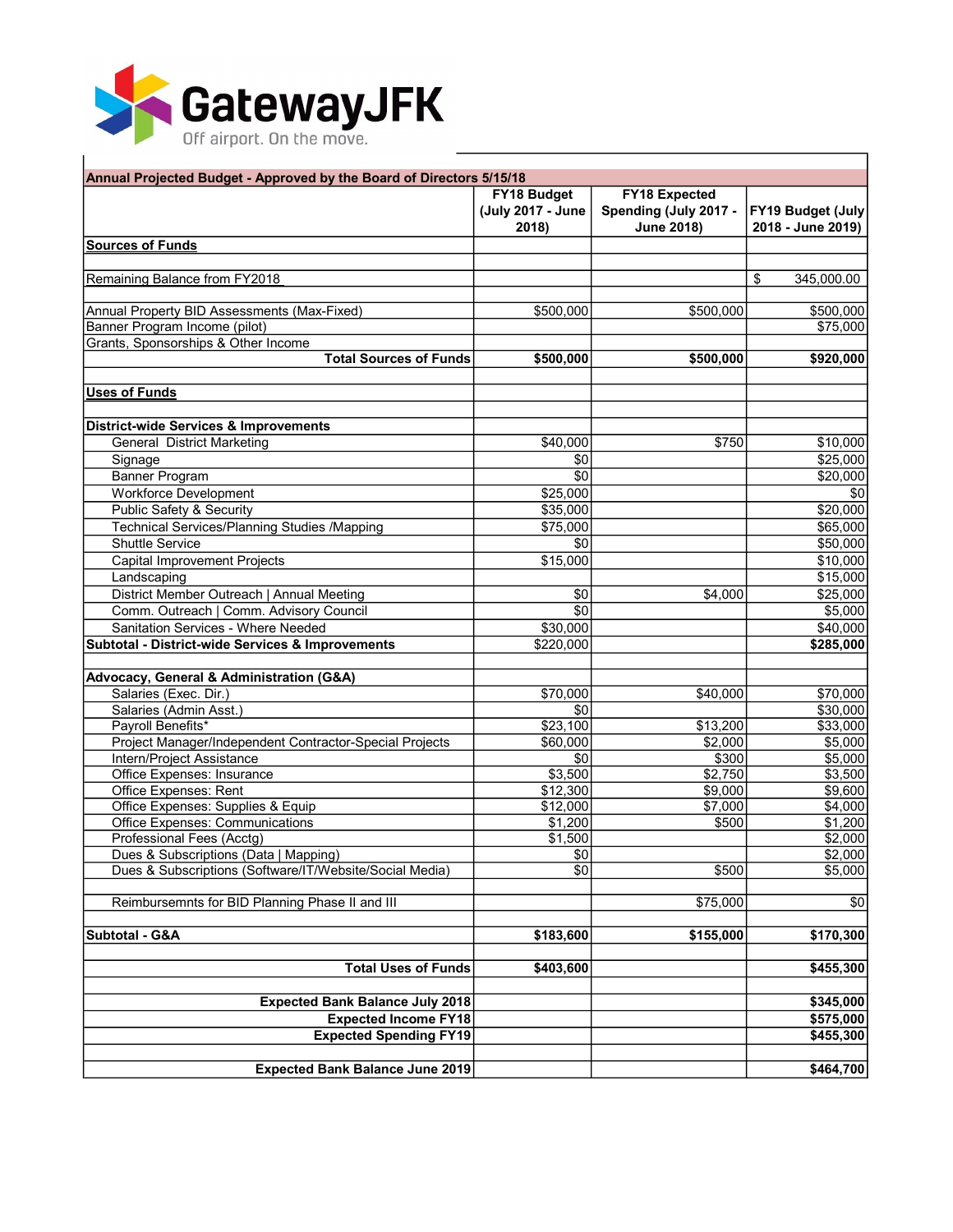

### **FY19 Budget Line Item Descriptions**

#### **Revenue:**

#### **Annual Property BID Assessments (Max-Fixed) \$500,000 \$500,000**

This is the revenue to be collected by the City of NY through Property Taxes and distributed the BID.

#### **Banner Program Income (pilot) \$75,000**

This is revenue expected to be collected by charging a \$1,000 annual advertising fee per banner. 75 banners are expected to be put up in the District.

#### **District-wide Services & Improvements:**

#### **General District Marketing \$10,000**

This is money reserved for potential advertising of BID events or displaying BID branding in Newspapers, on Billboards or in other spaces. This money may also be used to reserve booth space or sponsor conferences or events hosted by other organizations.

#### **Signage \$25,000**

This money is to be spent on the creation and instillation of permanent signage at the intersection of Rockaway Blvd., Farmers Blvd. and Nassau Expy., or in other parts of the BID as recommended by the Beautification Committee.

#### **Banner Program \$20,000**

This is money to be spent on creation and installation of banners in the BID. With Sales the banner program is expected to create \$55,00 in revenue when this cost is subtracted.

#### **Workforce Development \$0**

This is money originally intended to be spent on developing jobs listings on our website and developing a training program for Air Cargo workers. The expense was cut as the plans to implement this program have been postponed.

#### **Public Safety & Security \$20,000**

This is money to be used to hire supplemental security services or on the instillation of security cameras in the BID.

#### **Technical Services/Planning Studies /Mapping \$65,000**

This is money intended to be spent on hiring a Transportation Consultant or Planning Firm to perform a comprehensive transportation study of the District.

#### **Shuttle Service \$135,000**

This is money intended to be spent on hiring a service that will provide a Van (Branded with the GatewayJFK logo), a Driver, Gas and Insurance, five days a week to transport workers and residents from Federal Circle to 4 drop off sites in the BID. This cost may be partially offset by the potential collection of revenues from the shuttle service.

#### **Capital Improvement Projects \$10,000**

This is money intended to be spent on the purchase and installation of permanent assets for beautification in the BID. Items such as planters, garbage cans, benches etc…

#### **Landscaping \$15,000**

This money is to be spent on the creation and instillation of landscaping at the intersection of Rockaway Blvd., Farmers Blvd. and Nassau Expy., or in other parts of the BID as recommended by the Beautification Committee.

#### **District Member Outreach | Annual Meeting \$25,000**

This is money intended to create and distribute information about the BID directly to our membership through direct mail and other outreach methods, the cost may potentially cover the cost of hiring an outside firm to perform the annual BID Census as required in our By-Laws. The cost of the Annual Meeting is also included in this line item.